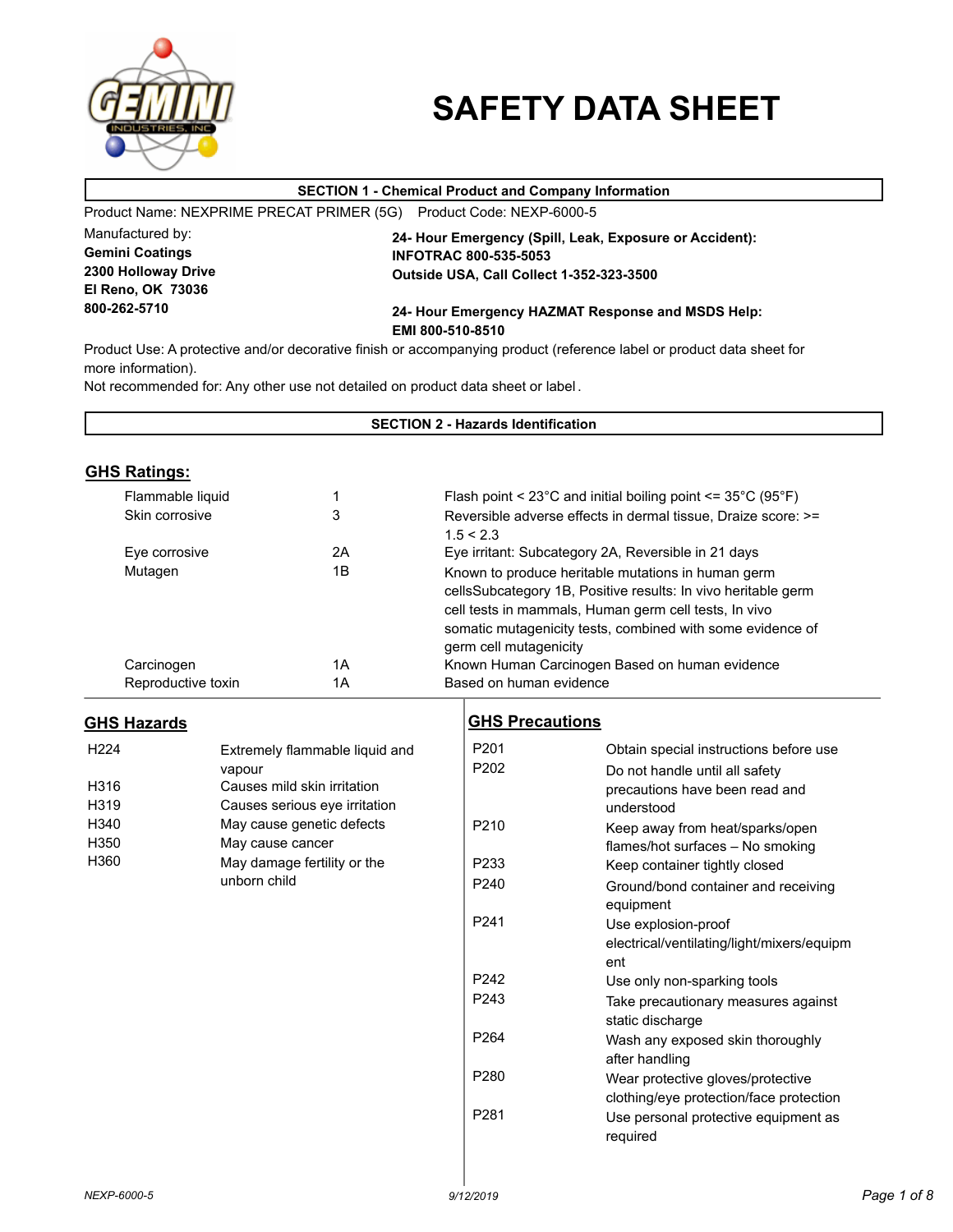| P303+P361+P35<br>3 | IF ON SKIN (or hair): Remove/Take off<br>immediately all contaminated clothing.<br>Rinse skin with water/shower                                       |
|--------------------|-------------------------------------------------------------------------------------------------------------------------------------------------------|
| P305+P351+P33<br>8 | IF IN EYES: Rinse continuously with<br>water for several minutes. Remove<br>contact lenses if present and easy to<br>$do$ – continue rinsing          |
| P308+P313          | IF exposed or concerned: Get medical<br>advice/attention                                                                                              |
| P332+P313          | If skin irritation occurs: Get medical<br>advice/attention                                                                                            |
| P337+P313          | Get medical advice/attention                                                                                                                          |
| P370+P378          | In case of fire: Use the NFPA Class B<br>extinguisher for extinction                                                                                  |
| P405               | Store locked up                                                                                                                                       |
| P403+P235          | Store in a well ventilated place. Keep<br>cool                                                                                                        |
| P <sub>501</sub>   | Do not flush to sewer, watershed or<br>waterway. Dispose of product in<br>accordance with applicable local,<br>county, state and federal regulations. |



| <b>SECTION 3 - Composition/Information on Ingredients</b> |                                      |                                                                                                                                  |                                                                                      |  |
|-----------------------------------------------------------|--------------------------------------|----------------------------------------------------------------------------------------------------------------------------------|--------------------------------------------------------------------------------------|--|
| Chemical Name / CAS No.                                   | <b>OSHA Exposure Limits</b>          | <b>ACGIH Exposure Limits</b>                                                                                                     | <b>Other Exposure Limits</b>                                                         |  |
| Ethyl alcohol<br>64-17-5<br>10% - 20%                     | 1000 ppm TWA; 1900<br>mg/m3 TWA      | 1000 ppm STEL                                                                                                                    | NIOSH: 1000 ppm<br>TWA; 1900 mg/m3 TWA                                               |  |
| Talc<br>14807-96-6<br>10% - 20%                           |                                      | 2 mg/m3 TWA<br>(particulate matter<br>containing no asbestos<br>and <1% crystalline<br>silica, respirable<br>particulate matter) | NIOSH: 2 mg/m3 TWA<br>(containing no<br>Asbestos and <1%<br>Quartz, respirable dust) |  |
| n-Butyl acetate<br>123-86-4<br>10% - 20%                  | 150 ppm TWA; 710 mg/m3<br><b>TWA</b> | 150 ppm STEL (listed<br>under Butyl acetates, all<br>isomers)<br>50 ppm TWA (listed<br>under Butyl acetates, all<br>isomers)     | NIOSH: 150 ppm TWA;<br>710 mg/m3 TWA<br>200 ppm STEL; 950<br>mg/m3 STEL              |  |
| Titanium dioxide<br>13463-67-7<br>10% - 20%               | 15 mg/m3 TWA (total dust)            | 10 mg/m3 TWA                                                                                                                     |                                                                                      |  |
| Dimethyl carbonate<br>616-38-6<br>5% - 10%                |                                      |                                                                                                                                  |                                                                                      |  |
| 1-Nitropropane<br>108-03-2<br>$1\% - 5\%$                 | 25 ppm TWA; 90 mg/m3<br><b>TWA</b>   | 25 ppm TWA                                                                                                                       | NIOSH: 25 ppm TWA;<br>90 mg/m3 TWA                                                   |  |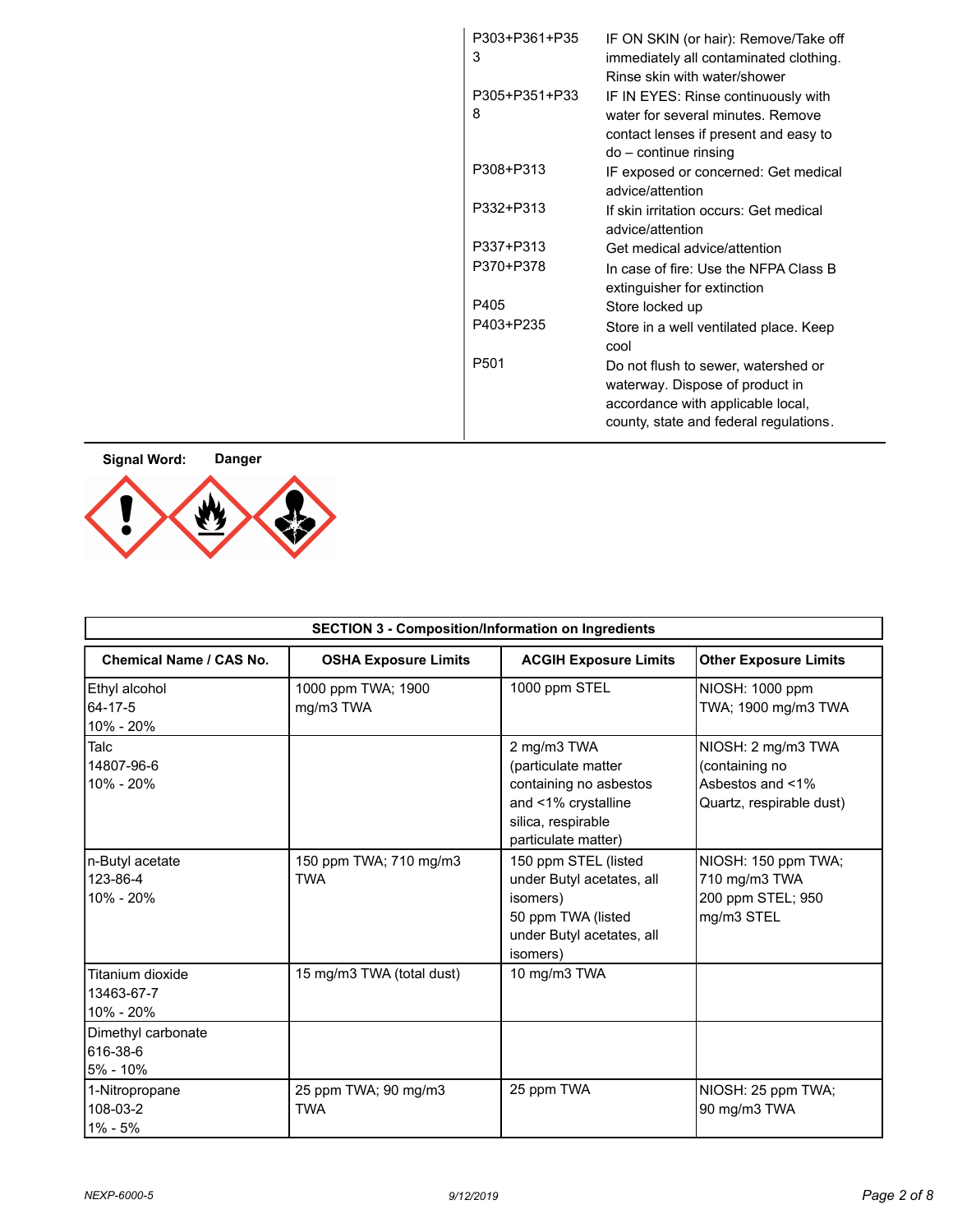| Isobutyl alcohol<br>178-83-1<br> 1% - 5%                                | 100 ppm TWA; 300 mg/m3<br><b>TWA</b> | 50 ppm TWA                  | NIOSH: 50 ppm TWA;<br>150 mg/m3 TWA                                      |
|-------------------------------------------------------------------------|--------------------------------------|-----------------------------|--------------------------------------------------------------------------|
| Nitrocellulose<br>9004-70-0<br>1% - 5%                                  |                                      |                             |                                                                          |
| Isopropyl alcohol<br>67-63-0<br>$1\% - 5\%$                             | 400 ppm TWA; 980 mg/m3<br><b>TWA</b> | 400 ppm STEL<br>200 ppm TWA | NIOSH: 400 ppm TWA;<br>980 mg/m3 TWA<br>500 ppm STEL; 1225<br>mg/m3 STEL |
| Acetone<br>67-64-1<br>1% - 5%                                           | 1000 ppm TWA; 2400<br>mg/m3 TWA      | 500 ppm STEL<br>250 ppm TWA | NIOSH: 250 ppm TWA;<br>590 mg/m3 TWA                                     |
| Silica, amorphous, fumed,<br>crystalline-free<br>112945-52-5<br>1% - 5% |                                      |                             |                                                                          |
| n-Propyl acetate<br>109-60-4<br>1% - 5%                                 | 200 ppm TWA; 840 mg/m3<br><b>TWA</b> | 250 ppm STEL<br>200 ppm TWA | NIOSH: 200 ppm TWA;<br>840 mg/m3 TWA<br>250 ppm STEL; 1050<br>mg/m3 STEL |

# **SECTION 4 - First Aid Measures**

## **Inhalation:**

Remove exposed individual to fresh air and assist breathing if necessary. Seek medical attention.

#### **Eye Contact:**

Flush eyes with lukewarm water for 15 minutes. Seek medical attention immediately.

**Skin:**

Remove contaminated clothing, wash area immediately with soap and water. See physician if irritation persists. **Ingestion:**

Rinse mouth out immediately. Drink 1 or 2 glasses of water to dilute. DO NOT induce vomiting. Contact physician or poison control center immediately.

# **SECTION 5 - Fire Fighting Measures**

# Alcohol Foam, CO2, Dry Chemical

Keep containers tightly closed. Isolate from heat, electrical equipment, sparks and open flame. Closed containers may explode when exposed to extreme heat. Do not apply to hot surfaces. Never use welding or cutting torch on or near container (even empty) because product (even residue) may ignite explosively. Liquid and vapor states of this substance are dangerous fire hazards and moderate explosion hazards when exposed to heat or flame. Oxidation may produce carbon and nitrogen oxides.

Clear fire area of unprotected personnel. Do not enter confined space without helmet, face shield, bunker coat, gloves, rubber boots and a positive pressure NIOSH-approved self-contained breathing apparatus. A water stream can scatter flames. A spray of water may be used to cool closed containers to prevent pressure buildup and possible auto ignition or explosion when exposed to extreme heat. If water is used, fog nozzles are preferable. Use the National Fire Protection Association Class B extinguisher.

# **SECTION 6 - Accidental Release Measures**

Stay upwind and away from spill or leak unless wearing appropriate protective equipment. Stop and/or contain discharge if it may be done safely. Keep all sources of ignition away. Ventilate area of spill. Use non-sparking tools for clean up. Cover with inert material to reduce fumes. Keep out of drains, sewer or waterways.

If large spill occurs, alert spill response teams. Contact fire authorities. Notify local health and pollution control agencies.

**SECTION 7- Handling and Storage**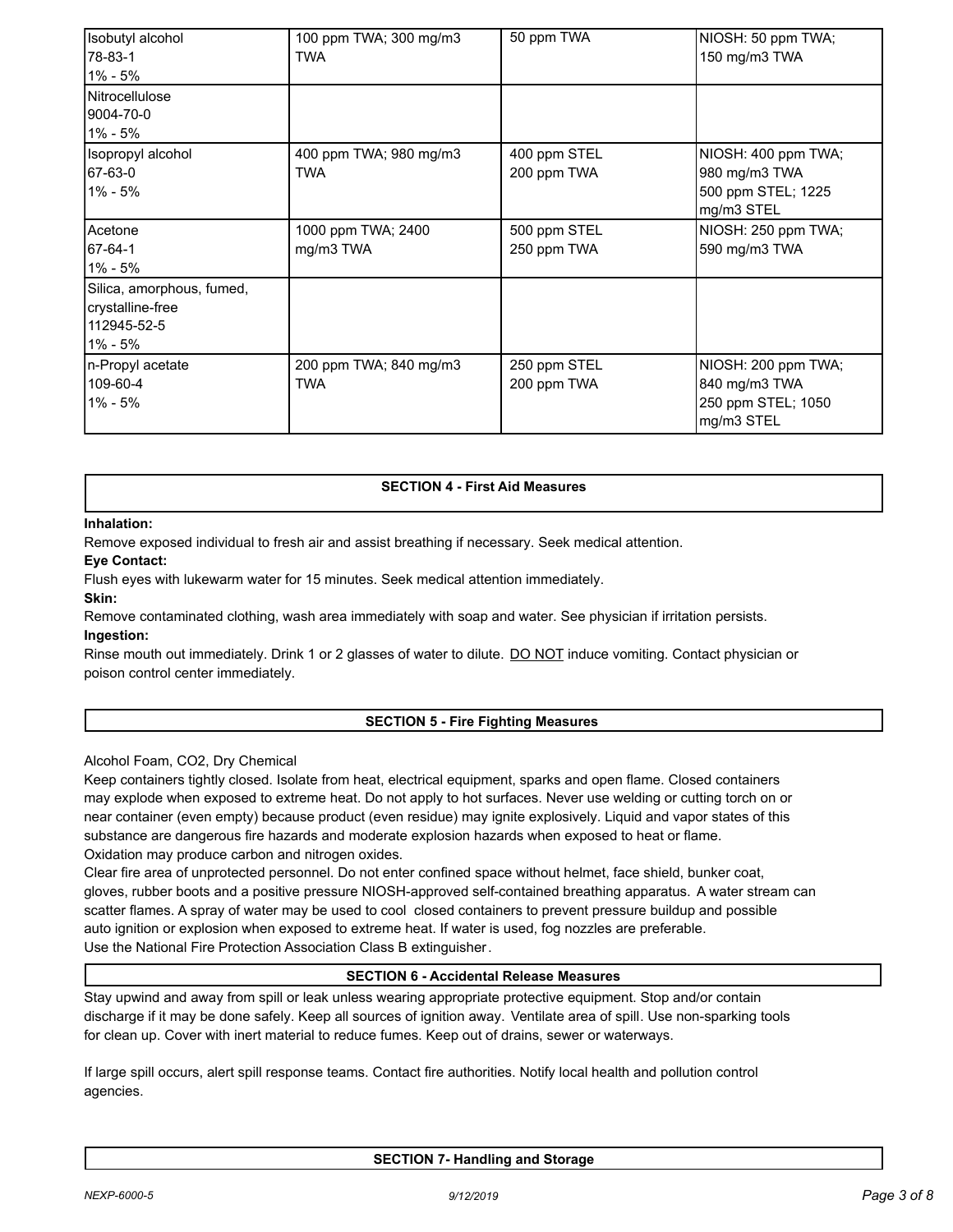# **Handling:**

Bond and ground metal containers when transferring liquid. Avoid free fall of liquid in excess of a few inches. Personnel should avoid inhalation of vapors. Personal contact with the product should be avoided. Should contact be made, remove saturated clothing and flush affected skin areas with water. Containers of this material may be hazardous when emptied. Since emptied containers retain product residues (vapor, liquid, and/or solid), all hazard precautions given in this sheet must be observed.

# **Storage:**

Keep product containers cool, dry and away from sources of ignition. Use and store this product with adequate ventilation. DO NOT SMOKE in or near storage areas.

| <b>SECTION 8 - Exposure Controls/Personal Protection</b>     |                                                                                             |                                                                                                                               |                                                                                      |  |  |  |  |  |
|--------------------------------------------------------------|---------------------------------------------------------------------------------------------|-------------------------------------------------------------------------------------------------------------------------------|--------------------------------------------------------------------------------------|--|--|--|--|--|
| Chemical Name / CAS No.                                      | <b>Other Exposure Limits</b><br><b>OSHA Exposure Limits</b><br><b>ACGIH Exposure Limits</b> |                                                                                                                               |                                                                                      |  |  |  |  |  |
| Ethyl alcohol<br>64-17-5                                     | 1000 ppm TWA; 1900<br>mg/m3 TWA                                                             | 1000 ppm STEL                                                                                                                 | NIOSH: 1000 ppm TWA;<br>1900 mg/m3 TWA                                               |  |  |  |  |  |
| Talc<br>14807-96-6                                           |                                                                                             | 2 mg/m3 TWA (particulate<br>matter containing no<br>asbestos and <1%<br>crystalline silica, respirable<br>particulate matter) | NIOSH: 2 mg/m3 TWA<br>(containing no Asbestos<br>and <1% Quartz,<br>respirable dust) |  |  |  |  |  |
| n-Butyl acetate<br>123-86-4                                  | 150 ppm TWA; 710 mg/m3<br><b>TWA</b>                                                        | 150 ppm STEL (listed under<br>Butyl acetates, all isomers)<br>50 ppm TWA (listed under<br>Butyl acetates, all isomers)        | NIOSH: 150 ppm TWA;<br>710 mg/m3 TWA<br>200 ppm STEL; 950<br>mg/m3 STEL              |  |  |  |  |  |
| Titanium dioxide<br>13463-67-7                               | 15 mg/m3 TWA (total dust)                                                                   | 10 mg/m3 TWA                                                                                                                  |                                                                                      |  |  |  |  |  |
| Dimethyl carbonate<br>616-38-6                               |                                                                                             |                                                                                                                               |                                                                                      |  |  |  |  |  |
| 1-Nitropropane<br>108-03-2                                   | 25 ppm TWA; 90 mg/m3<br><b>TWA</b>                                                          | 25 ppm TWA                                                                                                                    | NIOSH: 25 ppm TWA;<br>90 mg/m3 TWA                                                   |  |  |  |  |  |
| Isobutyl alcohol<br>78-83-1                                  | 100 ppm TWA; 300 mg/m3<br><b>TWA</b>                                                        | 50 ppm TWA                                                                                                                    | NIOSH: 50 ppm TWA;<br>150 mg/m3 TWA                                                  |  |  |  |  |  |
| Nitrocellulose<br>9004-70-0                                  |                                                                                             |                                                                                                                               |                                                                                      |  |  |  |  |  |
| Isopropyl alcohol<br>67-63-0                                 | 400 ppm TWA; 980 mg/m3<br><b>TWA</b>                                                        | 400 ppm STEL<br>200 ppm TWA                                                                                                   | NIOSH: 400 ppm TWA;<br>980 mg/m3 TWA<br>500 ppm STEL; 1225<br>mg/m3 STEL             |  |  |  |  |  |
| Acetone<br>67-64-1                                           | 1000 ppm TWA; 2400<br>mg/m3 TWA                                                             | 500 ppm STEL<br>250 ppm TWA                                                                                                   | NIOSH: 250 ppm TWA;<br>590 mg/m3 TWA                                                 |  |  |  |  |  |
| Silica, amorphous, fumed,<br>crystalline-free<br>112945-52-5 |                                                                                             |                                                                                                                               |                                                                                      |  |  |  |  |  |
| n-Propyl acetate<br>109-60-4                                 | 200 ppm TWA; 840 mg/m3<br><b>TWA</b>                                                        | 250 ppm STEL<br>200 ppm TWA                                                                                                   | NIOSH: 200 ppm TWA;<br>840 mg/m3 TWA<br>250 ppm STEL; 1050<br>mg/m3 STEL             |  |  |  |  |  |

Use local exhaust as required to control vapor concentrations. Avoid prolonged or repeated breathing of vapors.

## **Respiratory Protection:**

If exposure exceeds TLV or PELs, use NIOSH approved respirator to prevent overexposure.

## **Skin Protection:**

Required for prolonged or repeated contact. Wear resistant gloves such as natural rubber, neoprene, buna N or nitrile . An apron should be worn to avoid skin contact.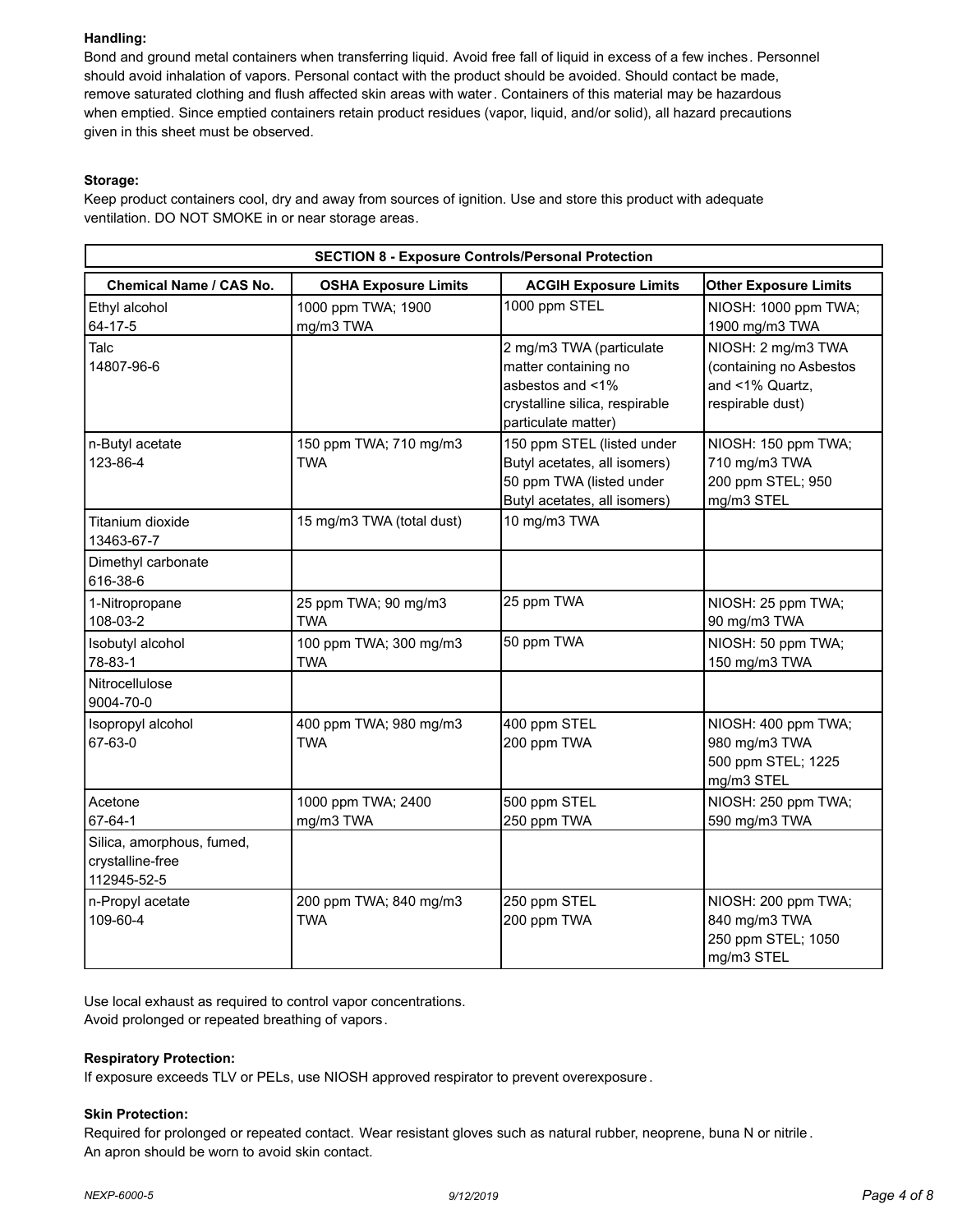# **Eye Protection:**

Wear splash proof googles and face shield if there is a likelihood of contact with eyes .

### **Hygenic Practices**

Wash hands thoroughly before eating or using the restroom. Remove contaminated clothing immediately and do not wear again until it has been properly laundered.

| <b>SECTION 9 - Physical and Chemical Properties</b> |                                                      |  |  |  |
|-----------------------------------------------------|------------------------------------------------------|--|--|--|
| Vapor Density Heavier Than Air                      | <b>Evaporation Rate Faster than Butyl</b><br>Acetate |  |  |  |
| Boiling range: 34 - 3000°C                          | Melting point: N/A                                   |  |  |  |
| Freezing point: N/A                                 | <b>Flash point:</b> $32^{\circ}F,0^{\circ}C$         |  |  |  |
| Flammability: N/A                                   | <b>Explosive Limits: N/A</b>                         |  |  |  |
| Autoignition temperature: 170°C                     | Decomposition temperature: N/A                       |  |  |  |
| <b>Relative Density: N/A</b>                        | Vapor Pressure N/A                                   |  |  |  |
| Odor threshold: N/A                                 | pH: N/A                                              |  |  |  |
| <b>SPECIFIC GRAVITY 1.1895</b>                      | <b>Solubility: N/A</b>                               |  |  |  |
| Partition coefficient (n- N/A<br>octanol/water):    | <b>Viscosity: N/A</b>                                |  |  |  |
| Grams VOC less water: N/A                           | % VOLUME VOLATILE (VOC) 56.9155                      |  |  |  |
| % WT. VOLATILE (VOC) 40.2419                        | % Pig. by wt. 28.7111                                |  |  |  |
| Lbs VOC/Gallon Solids 12,0426                       | <b>VOLATILE WT% 48.7627</b>                          |  |  |  |
| <b>SOLIDS VOL% 33.0975</b>                          | DENSITY (Lb/Gal) 9.9045                              |  |  |  |
| <b>SPREAD @ 1 MIL 530.8833</b>                      | <b>HAPS (lbs/gl)</b> 0.0112                          |  |  |  |
| <b>Appearance Colored Liquid</b>                    | <b>Odor N/A</b>                                      |  |  |  |
| <b>Physical State Liquid</b>                        | <b>Material VOC (g/l) 477.6160</b>                   |  |  |  |
| Coating VOC (g/l) 530.6082                          | Material VOC (Lb/GI) 3.9858                          |  |  |  |
| Coating VOC (Lb/GI) 4.4280                          |                                                      |  |  |  |

## **SECTION 10 - Stability and Reactivity**

**Stability:** Stable under normal conditions.

**Materials to Avoid:** Strong oxidizing agents, strong alkalines, strong mineral acids.

**Conditions to avoid:** high heat, sparks, flames, static discharge.

**Hazardous Decomposition:** Oxidation may produce carbon and nitrogen oxides.

Hazardous polymerization will not occur.

**SECTION 11 - Toxicological Information**

### **Mixture Toxicity**

Inhalation Toxicity LC50: 181mg/L

**Component Toxicity**

| poo .ox.o |                                                                |
|-----------|----------------------------------------------------------------|
| 78-83-1   | Isobutyl alcohol                                               |
|           | Oral LD50: 2,460 mg/kg (Rat) Dermal LD50: 3,400 mg/kg (Rabbit) |
| 67-63-0   | Isopropyl alcohol                                              |
|           | Oral LD50: 1,870 mg/kg (Rat) Dermal LD50: 4,059 mg/kg (Rabbit) |

**Primary Routes of Entry:** Inhalation, Skin Contact, Eyes, Ingestion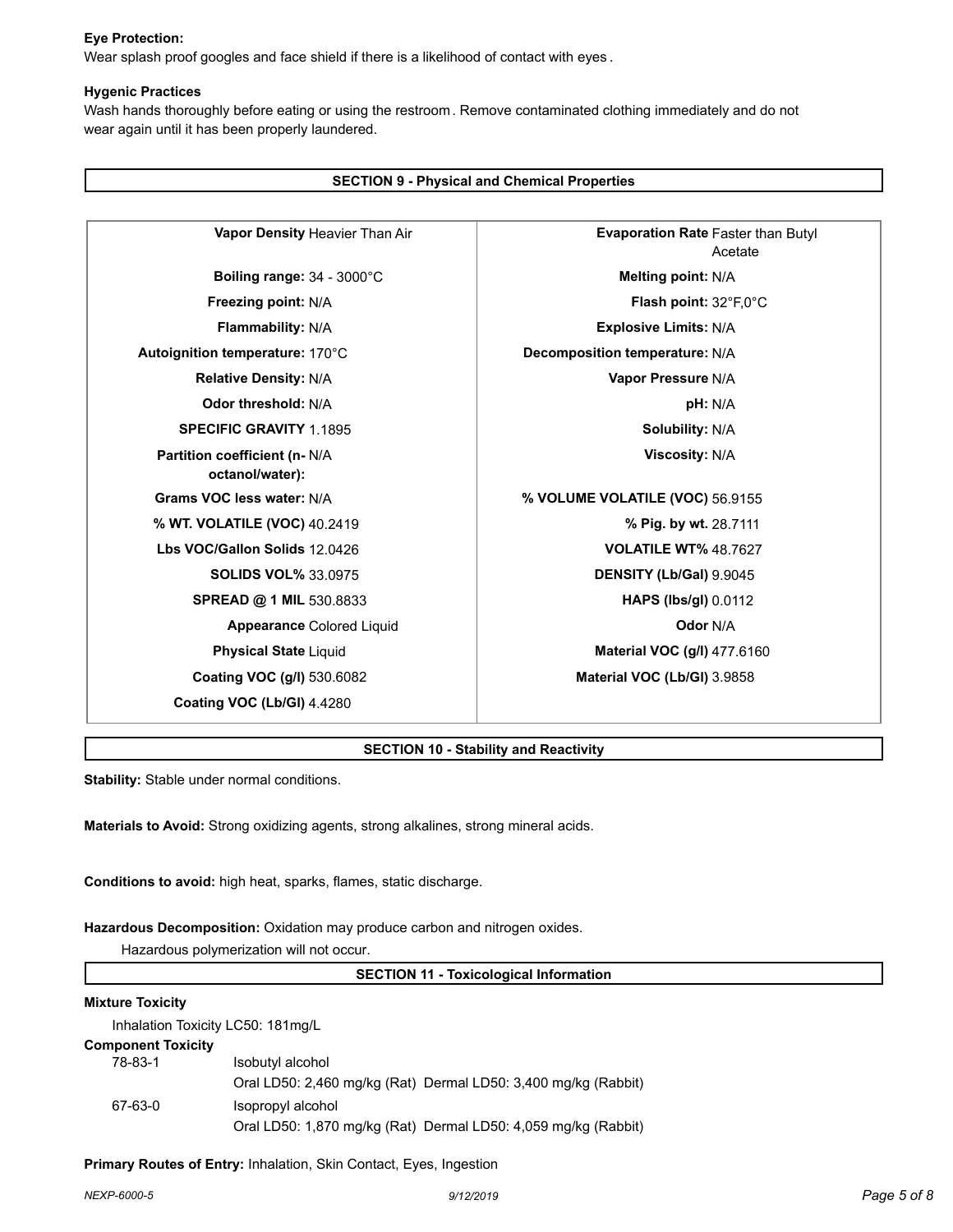# **Skin:**

Skin contact can cause redness, dryness or rash. Prolonged contact can cause irritation, dry skin, cracks, and dermititis.

# **Ingestion:**

Can cause vomiting, nausea, diarrhea, and gastrointestinal irritation.

# **Inhalation:**

Excessive inhalation of vapors can cause nasal and repiratory irritation, dizziness, weakness, fatigue, nausea, headache possible unconsciousness and even asphyxiation. High vapor concentrations or porlonged breathing of lower concentrations may result in damage to the liver, kidneys, lungs and blood forming organs . Reports have associated repeated and prolonged occupational overexposure to solvents with permanent brain and nervous system damage.

# **Eyes:**

Can cause irritation, redness, tearing and blurred vision.

**Carcinogenicity:** The following chemicals comprise 0.1% or more of this mixture and are listed and/or classified as carcinogens or potential carcinogens by NTP, IARC, OSHA (mandatory listing), or ACGIH (optional listing).

| <b>CAS Number</b> | Description      | % Weight  | Carcinogen Rating                                                                                                |
|-------------------|------------------|-----------|------------------------------------------------------------------------------------------------------------------|
| 13463-67-7        | Titanium dioxide | 10% - 20% | Titanium dioxide: NIOSH: potential<br>occupational carcinogen<br>IARC: Possible human carcinogen<br>OSHA: listed |
| 64-17-5           | Ethyl alcohol    | 10% - 20% | Ethyl alcohol: IARC: Human<br>carcinogen<br>OSHA: listed                                                         |

# **SECTION 12 - Ecological Information**

## **Ecological Information:**

Uncontrolled release of the product may result in contamination of air, ground, waterways and/or sewers .

| <b>Component Ecotoxicity</b> |                                                                                                                                                                                                                                                                                                                                                                                                 |
|------------------------------|-------------------------------------------------------------------------------------------------------------------------------------------------------------------------------------------------------------------------------------------------------------------------------------------------------------------------------------------------------------------------------------------------|
| Ethyl alcohol                | LC50 96 h Oncorhynchus mykiss 12.0 - 16.0 mL/L [static] (EPA); LC50 96 h<br>Pimephales promelas >100 mg/L [static] (EPA); LC50 96 h Pimephales<br>promelas 13400 - 15100 mg/L [flow-through] (EPA)<br>LC50 48 h Daphnia magna 9268 - 14221 mg/L (IUCLID); EC50 48 h Daphnia<br>magna 2 mg/L [Static] (EPA)                                                                                      |
| Talc                         | LC50 96 h Brachydanio rerio >100 g/L [semi-static]                                                                                                                                                                                                                                                                                                                                              |
| n-Butyl acetate              | LC50 96 h Lepomis macrochirus 100 mg/L [static] (EPA); LC50 96 h Pimephales<br>promelas 17 - 19 mg/L [flow-through] (EPA)<br>EC50 72 h Desmodesmus subspicatus 674.7 mg/L (IUCLID)                                                                                                                                                                                                              |
| 1-Nitropropane               | EC50 72 h Desmodesmus subspicatus 98 mg/L (IUCLID)                                                                                                                                                                                                                                                                                                                                              |
| Isobutyl alcohol             | LC50 96 h Pimephales promelas 1370 - 1670 mg/L [flow-through] (EPA); LC50<br>96 h Pimephales promelas 375 mg/L [static] (fry, IUCLID); LC50 96 h Lepomis<br>macrochirus 1480 - 1730 mg/L [flow-through] (EPA); LC50 96 h Oncorhynchus<br>mykiss 1120 - 1520 mg/L [flow-through] (EPA)<br>EC50 48 h Daphnia magna 1300 mg/L (IUCLID); EC50 48 h Daphnia magna 1070<br>- 1933 mg/L [Static] (EPA) |
| Isopropyl alcohol            | LC50 96 h Pimephales promelas 9640 mg/L [flow-through] (IUCLID); LC50 96 h<br>Pimephales promelas 11130 mg/L [static] (IUCLID); LC50 96 h Lepomis<br>macrochirus >1400000 µg/L (EPA)<br>EC50 48 h Daphnia magna 13299 mg/L (IUCLID)<br>EC50 96 h Desmodesmus subspicatus >1000 mg/L (IUCLID); EC50 72 h<br>Desmodesmus subspicatus >1000 mg/L (IUCLID)                                          |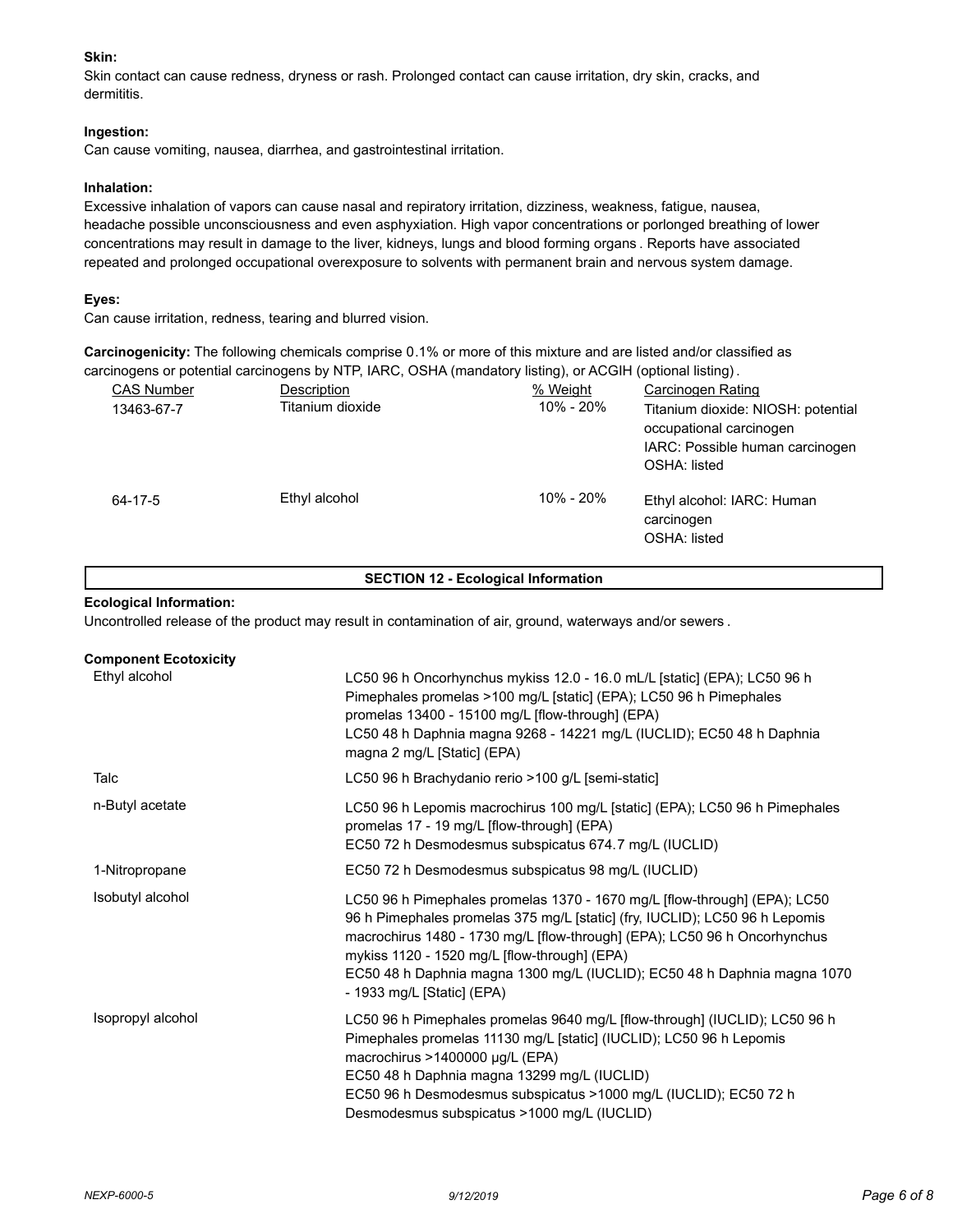| Acetone          | LC50 96 h Oncorhynchus mykiss 4.74 - 6.33 mL/L (EPA); LC50 96 h                                                                  |
|------------------|----------------------------------------------------------------------------------------------------------------------------------|
|                  | Pimephales promelas 6210 - 8120 mg/L [static] (IUCLID); LC50 96 h Lepomis                                                        |
|                  | macrochirus 8300 mg/L (EPA)                                                                                                      |
|                  | EC50 48 h Daphnia magna 10294 - 17704 mg/L [Static] (EPA); EC50 48 h                                                             |
|                  | Daphnia magna 12600 - 12700 mg/L (IUCLID)                                                                                        |
| n-Propyl acetate | LC50 96 h Pimephales promelas 56 - 64 mg/L [flow-through] (EPA); LC50 96 h<br>Pimephales promelas 56 - 64 mg/L [static] (IUCLID) |

#### **SECTION 13 - Disposal Considerations**

Do not flush to sewer, watershed or waterway. Dispose of product in accordance with applicable local, county, state and federal regulations. See Section 8 for information on exposure control and necessary personal protective equipment.

|                             | <b>SECTION 14 - Transportation Information</b>                               |                                            |                      |                          |  |  |  |
|-----------------------------|------------------------------------------------------------------------------|--------------------------------------------|----------------------|--------------------------|--|--|--|
|                             | Ship according to the Department of Transportation (DOT) 49 CFR regulations. |                                            |                      |                          |  |  |  |
| <b>Agency</b><br><b>DOT</b> | <b>Proper Shipping Name</b><br><b>PAINT</b>                                  | <b>UN Number</b><br>UN1263                 | <b>Packing Group</b> | <b>Hazard Class</b><br>ິ |  |  |  |
|                             | <b>Freight Class:</b><br>55                                                  |                                            |                      |                          |  |  |  |
|                             |                                                                              | <b>SECTION 15 - Regulatory Information</b> |                      |                          |  |  |  |
|                             |                                                                              |                                            |                      |                          |  |  |  |

# **California Proposition 65 (Safe Drinking Water and Toxic Enforcement Act of 1986)**:

This product contains the follosing listed substances known to the State of California to cause cancer, birth defects or other reproductive harm, at levels which would require a warning under the statute.

13463-67-7 Titanium dioxide

64-17-5 Ethyl alcohol

**The following ingredients are listed in the TSCA Section 8(b) Inventory (Hydrated forms of chemical substances are exempt from the inventory as mixtures; the anhydrous chemical substances, however, are reportable for the Inventory):**

109-60-4 n-Propyl acetate 67-64-1 Acetone 67-63-0 Isopropyl alcohol 9004-70-0 Nitrocellulose 78-83-1 Isobutyl alcohol 108-03-2 1-Nitropropane 616-38-6 Dimethyl carbonate 13463-67-7 Titanium dioxide 123-86-4 n-Butyl acetate 14807-96-6 Talc 64-17-5 Ethyl alcohol

# **US CAA Section 112 Hazardous Air Pollutants (HAPs) List**

- None

# **US EPCRA (SARA Title III) Section 313 - Toxic Chemical:**

67-63-0 Isopropyl alcohol

**SECTION 16 - Disclaimer**

Date Prepared: 9/12/2019 Date revised: 2019-09-10 Reviewer Revision 1 THIS DOCUMENT SUPERSEDES ANY PROVISION CONTAINED IN THE FORMS, LETTERS, AND PAPERS OF YOUR COMPANY. THIS PRODUCT IS DESIGNED AND INTENDED FOR PROFESSIONAL APPLICATION ONLY. ALL PRODUCTS SHOULD BE THOROUGHLY TESTED UNDER APPLICATION CONDITIONS PRIOR TO USE. THE INFORMATION CONTAINED HEREIN IS BELIEVED TO BE RELIABLE.HOWEVER, GEMINI MAKES NO WARRANTY CONCERNING THIS PRODUCT, WHETHER EXPRESS OR IMPLIED. INCLUDING THE WARRANTIES